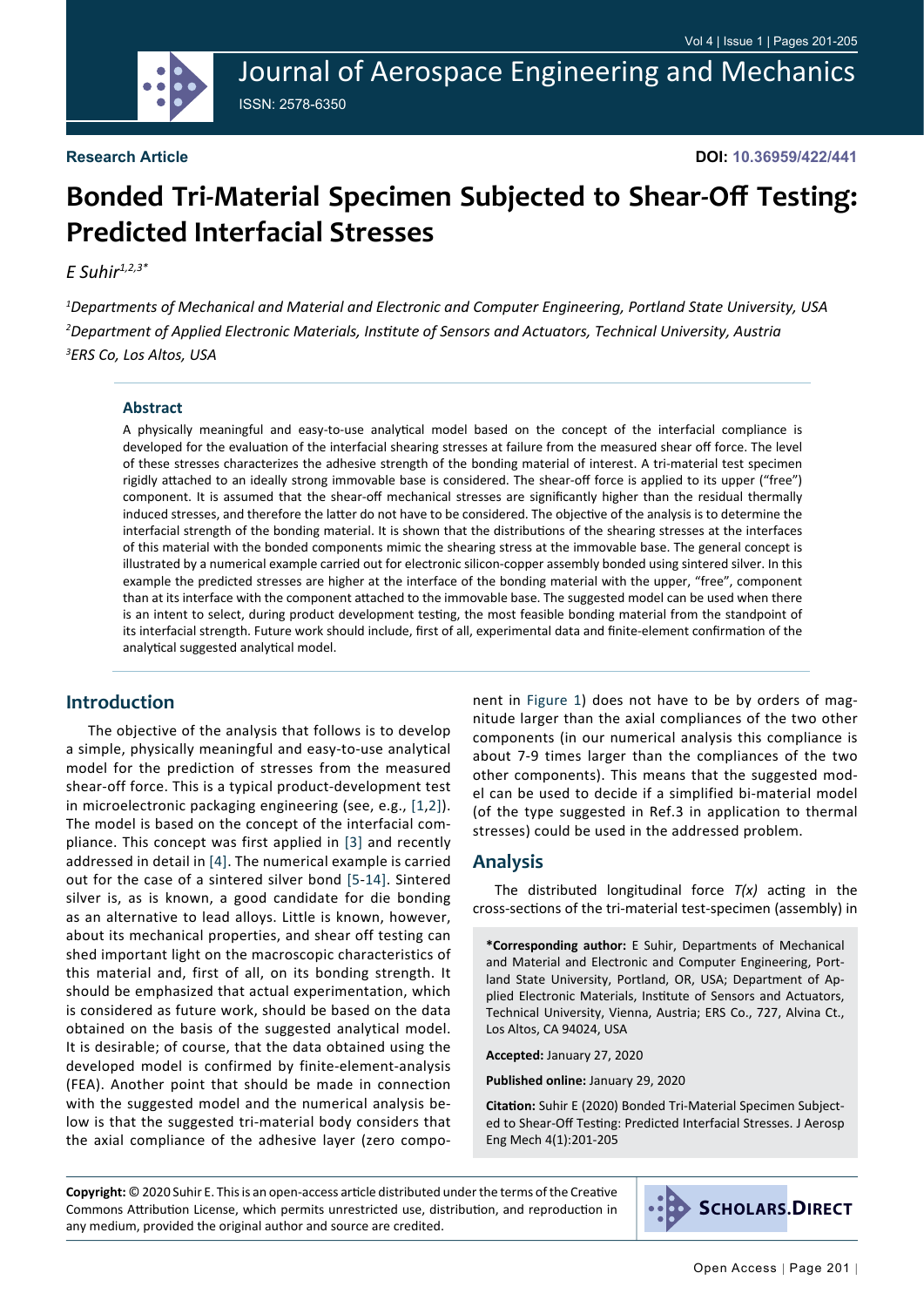**Citation:** Suhir E (2020) Bonded Tri-Material Specimen Subjected to Shear-Off Testing: Predicted Interfacial Stresses. J Aerosp Eng Mech 4(1):201-205

<span id="page-1-0"></span>

[Figure 1](#page-1-0) can be sought in the form

$$
T(x) = C_0 + C_1 \sinh kx + C_2 \cosh kx \tag{1}
$$

where *k* is the parameter of the sought shearing stress. This parameter is loading independent and, for a stiff enough assembly that does not experience bending deformation can be evaluated as follows [\[15](#page-4-6)].

$$
k = \sqrt{\frac{k_{01}^2 + k_{02}^2}{2}} \left[ 1 + \sqrt{1 + \delta \left( \frac{2k_{01}k_{02}}{k_{01}^2 + k_{02}^2} \right)^2} \right]
$$
 (2)

where the following notation is used:

$$
k_{01} = \sqrt{\frac{\lambda_0 + \lambda_1}{\kappa_0 + \kappa_1}}, \ k_{02} = \sqrt{\frac{\lambda_0 + \lambda_2}{\kappa_0 + \kappa_2}}, \ \delta = \frac{\lambda_0^2}{(\lambda_0 + \lambda_1) + (\lambda_0 + \lambda_2)}
$$

$$
\lambda_0 = \frac{1 - \nu_0}{E_0 h_0}, \ \lambda_1 = \frac{1 - \nu_1}{E_1 h_1}, \quad \lambda_2 = \frac{1 - \nu_2}{E_2 h_2}, \ \ \kappa_0 = \frac{h_0}{G_0},
$$

$$
\kappa_1 = \frac{h_1}{3G_1}, \kappa_2 = \frac{h_2}{G_2} \tag{3}
$$

$$
G_0 = \frac{E_0}{2(1 + v_0)}, \ G_1 = \frac{E_1}{2(1 + v_1)}, \ G_2 = \frac{E_2}{2(1 + v_2)}.
$$

The partial parameters  $k_{01}$  and  $k_{02}$  refer to bi-material assemblies comprised of "zero" (bonding) and #1 components or of "zero" and #2 components;  $\lambda_{o'}^{\phantom{\dag}}$   $\lambda_{_1}^{\phantom{\dag}}$  and  $\lambda_{_2}^{\phantom{\dag}}$  are axial compliances of the assembly components;  $\kappa_{o}$ ,  $\kappa_{1}$  and  $\kappa_{2}$  are their interfacial compliances;  $G_{o}$ ,  $G_{1}$  and  $G_{2}$  are the shear moduli of the component materials;  $E_{o'}$   $E_{_1}$  and  $E_{_2}$  are their Young's moduli; *v*<sub>0</sub> and *v*<sub>1</sub> are their Poisson's ratios; and *δ* is the parameter that characterizes the role of the relative axial compliances of the assembly components: when the "zero" component is considerably more compliant than the two outer components, this parameter is equal to 1. If all the three components have the same axial compliance, this parameter is equal to 0.25. When the "zero" component is very stiff,

this parameter is zero.

The shearing stress  $τ<sub>2</sub>(x)$  can be found from (1) by differentiation:

$$
\tau(x) = T'(x) = k(C_1 \cosh kx + C_2 \sinh kx)
$$
 (2)

For large enough *x* values one can put  $\cosh kx \approx \sinh kx$ . It is clear also that the shearing stress is zero for cross-sections remote from the left end of the assembly, where the force *Ť* is applied. Then the equation (2) yields:  $C_1 = -C_2$ , and the formulas (1) and (2) result in the following relationships for the total axial force acting in the assembly cross-sections and for the corresponding shearing stress:

$$
T(x) = C_0 + C_1 \left(\sinh kx - \cosh kx\right),
$$
  
\n
$$
\tau(x) = T'(x) = kC_1 \left(\cosh kx - \sinh kx\right)
$$
 (3)

The force 
$$
T(x)
$$
 should satisfy the boundary conditions:  
\n $T(0) = \tilde{T}$ ,  $T(L) = 0$ . (4)

Then the expression (1) results in the following equations for the constants  $C_o$  and  $C_i$ :

$$
C_0 - C_1 = \tilde{T}
$$
,  $C_0 + (\sinh kL - \cosh kL)C_1 = 0$ , (5)

so that

$$
C_0 = \hat{T} \frac{\sinh(kL - \cosh kL)}{\sinh(kL - \cosh(kL + 1))}
$$

$$
C_1 = \hat{T} \frac{1}{\sinh(kL - \cosh(kL + 1))}
$$
(6)

and

$$
T(x) = \frac{1}{T} \frac{\sinh kL - \cosh kL - \sinh kx + \cosh kx}{\sinh kL - \cosh kL + 1},
$$

$$
\tau(x) = -k \frac{1}{T} \frac{\cosh kx - \sinh kx}{\sinh kL - \cosh kL + 1}
$$
(7)

The maximum shearing stress takes place at the origin:

$$
\tau_{\text{max}} = \tau_2(0) = \frac{k\dot{T}}{\sinh \, kL - \cosh kL + 1} \tag{8}
$$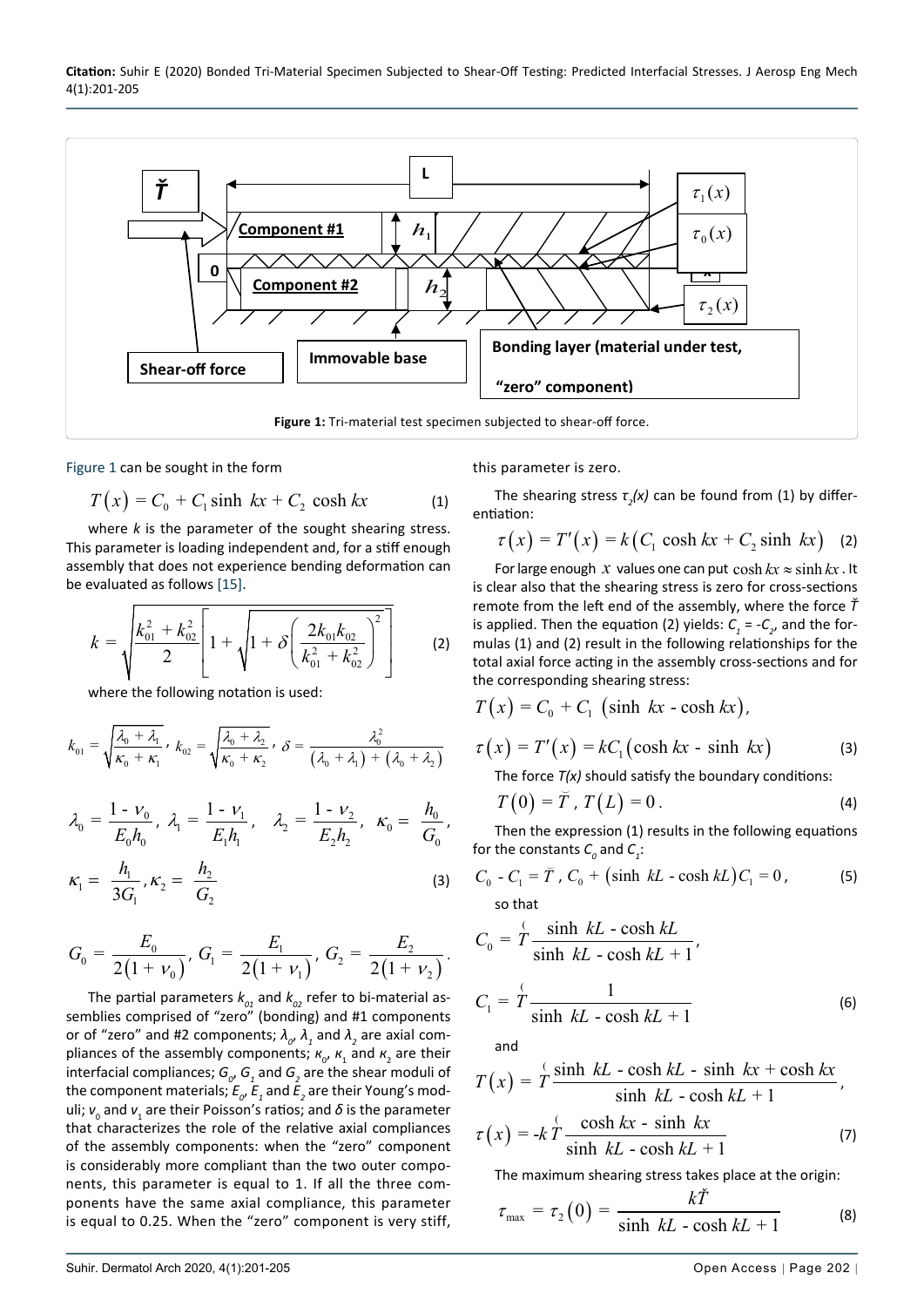**Citation:** Suhir E (2020) Bonded Tri-Material Specimen Subjected to Shear-Off Testing: Predicted Interfacial Stresses. J Aerosp Eng Mech 4(1):201-205

This stress changes from infinity to *-kŤ*, when the length *L*  of the specimen changes from zero to a large enough value.

Let us determine now the shearing stresses acting at other interfaces of the assembly.

The longitudinal interfacial displacements can be sought, in accordance with the concept of the interfacial compliance [[3\]](#page-4-2), as *x*

$$
u_{01}(x) = \lambda_0 \int_0^x T_0(\xi) d\xi - \kappa_0 \tau_1(x)
$$
  

$$
u_{10}(x) = \lambda_1 \int_0^x T_1(\xi) d\xi + \kappa_1 \tau_1(x),
$$
  

$$
u_{02}(x) = \lambda_0 \int_0^x T_0(\xi) d\xi - \kappa_0 \tau_0(x),
$$
  

$$
u_{20}(x) = \lambda_2 \int_0^x T_2(\xi) d\xi + \kappa_2 \tau_0(x)
$$
 (9)

Where  $u_{01}(x)$  is the displacement of the "zero" component at its interface with the component #1;  $u_{10}(x)$  is the displacement of the component #1 at its interface with the "zero" component;  $u_{02}(x)$  is the displacement of the "zero" component at its interface with the component #2;  $u_{20}(x)$ is the displacement of the component #2 at its interface

<span id="page-2-0"></span>Ĩ

with the "zero" component;  $T_o(x)$ ,  $T_1(x)$  and  $T_2(x)$  are the forces acting in the cross-sections of the assembly components; *τ<sup>0</sup> (x)* is the shearing stress acting at the interface of the "zero" component with the component #2; *τ<sup>1</sup> (x)* is the shearing stress acting at the interface of the "zero"

component with the component #1;  $K_0 = \frac{R_0}{C}$ 0  $=\frac{h}{e}$  $\kappa_0 = \frac{v_0}{G_0}$  is the in-

terfacial compliance of the "zero" component;  $\kappa_1 = \frac{h_1}{3G}$ 1 *G*  $\kappa_1 = \frac{n_1}{n_1}$  is

the interfacial compliance of the component #1;  $\kappa_2 = \frac{h_2}{G_2}$ <sup>=</sup>*<sup>h</sup> G*  $\kappa_{\rm s} = \frac{h_2}{\sqrt{2}}$  is

the interfacial compliance of the component #2 (the formulas for the interfacial compliances are obtained based on the Ribière solution for a long-and-narrow strip [[3](#page-4-2)[,16\]](#page-4-7) loaded over its long sides the way that the components in question

are); 
$$
G_0 = \frac{E_0}{2(1 + v_0)}
$$
,  $G_1 = \frac{E_1}{2(1 + v_1)}$  and  $G_2 = \frac{E_2}{2(1 + v_2)}$ 

are the shear moduli of the assembly component materials;  $E_o$ ,  $E_1$  and  $E_2$  are their Young's moduli;  $v_o$ ,  $v_1$  and  $v_2$  are their Poisson's ratios;  $h_o$ ,  $h_1$  and  $h_2$  are the component thicknesses;  $\lambda_0 = \frac{1 - \nu_0}{E_0 h_0}$ ,  $\lambda_1 = \frac{1 - \nu_1}{E_1 h_1}$  and  $\lambda_2 = \frac{1 - \nu_2}{E_2 h_2}$  are the axial



Suhir. Dermatol Arch 2020, 4(1):201-205 Open Access | Page 203 |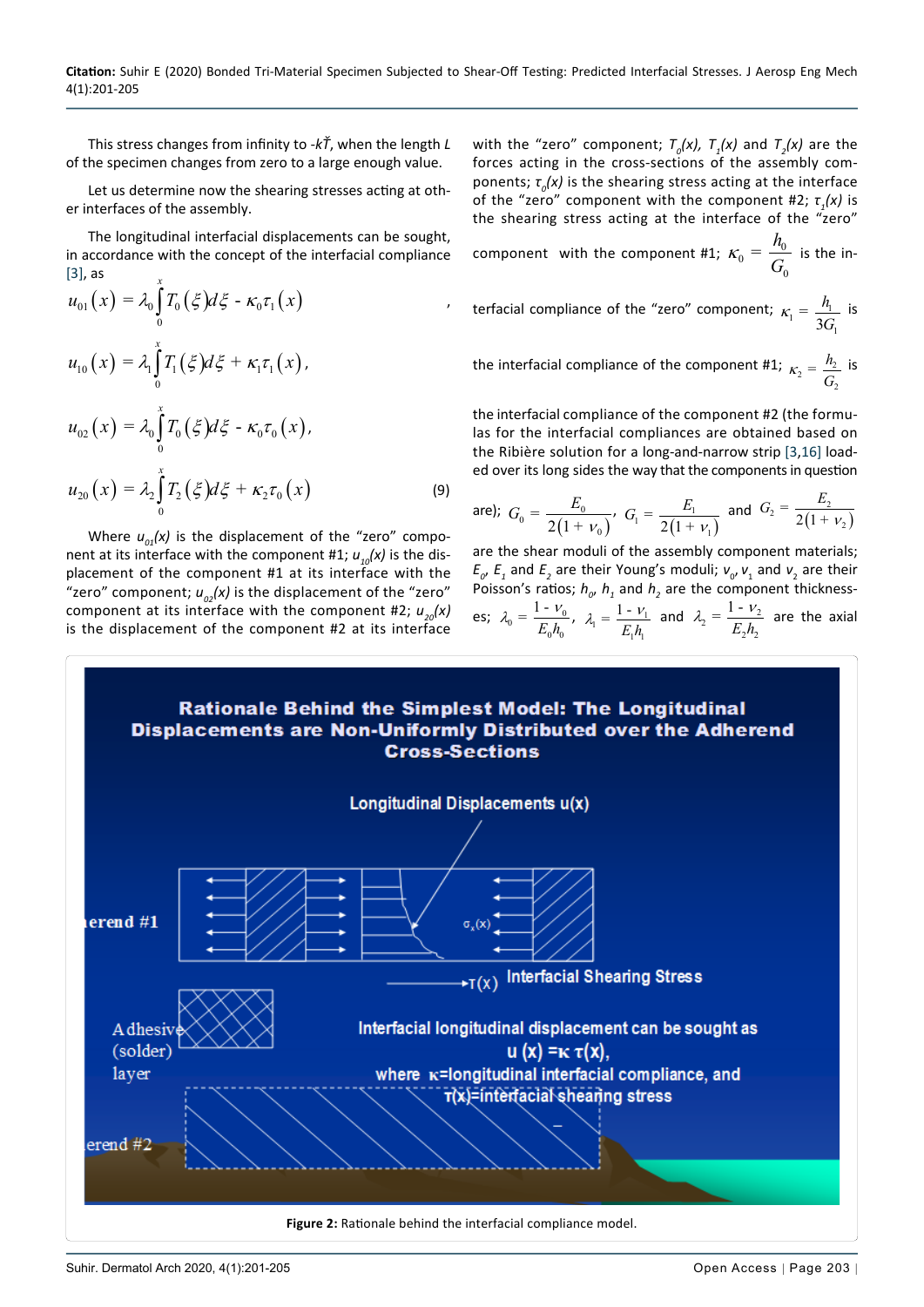**Citation:** Suhir E (2020) Bonded Tri-Material Specimen Subjected to Shear-Off Testing: Predicted Interfacial Stresses. J Aerosp Eng Mech 4(1):201-205

compliances of the components. These formulas consider the two-dimensional state of stress.

The first terms in the formulas (9) are based on the Hooke's law and reflect an assumption that the longitudinal (axial) displacements are uniformly distributed over the cross-sections of the given assembly component. The second terms are corrections to this assumption. They consider that the interfacial displacements are somewhat larger than the displacements of the inner points of the cross-sections ([Figure 2](#page-2-0)).

The structure of these terms reflects an assumption that the corrections of interest can be sought as products of the stress-independent interfacial compliances and thus far unknown interfacial shearing stresses acting in this cross-section.

The conditions  $u_{01}(x) = u_{10}(x)$  and  $u_{02}(x) = u_{20}(x)$  of the displacement compatibility result in the equations:

$$
(\kappa_0 + \kappa_1) \tau_1(x) + \lambda_1 \int_0^x T_1(\xi) d\xi - \lambda_0 \int_0^x T_0(\xi) d\xi = 0;
$$
  

$$
(\kappa_0 + \kappa_2) \tau_0(x) + \lambda_2 \int_0^x T_2(\xi) d\xi - \lambda_0 \int_0^x T_0(\xi) d\xi = 0
$$
 (10)

Obviously,

$$
T_0(x) = \tilde{T} - T_1(x) - T_2(x)
$$
 (11)

Then the equations (10) results in following system of equations:

$$
(\kappa_0 + \kappa_1)\tau_1(x) + (\lambda_0 + \lambda_1) \int_0^x T_1(\xi) d\xi + \lambda_0 \int_0^x T_2(\xi) d\xi = \lambda_0 \int_0^x r
$$
  

$$
(\kappa_0 + \kappa_2) \tau_0(x) + \lambda_0 \int_0^x T_1(\xi) d\xi + (\lambda_0 + \lambda_2) \int_0^x T_2(\xi) d\xi = \lambda_0 \int_0^x (12)
$$

The equations of equilibrium require that

$$
T_1(x) = -T + \int_0^x \tau_1(\xi) d\xi,
$$
  
\n
$$
T_2(x) = \int_0^x \tau_0(\xi) d\xi - \int_0^x \tau_2(\xi) d\xi
$$
\n(13)

and therefore

$$
T'_{1}(x) = \tau_{1}(x), \ T'_{2}(x) = \tau_{0}(x) - \tau_{2}(x) \qquad (14)
$$

Then the equations (12) yield:

$$
(\kappa_0 + \kappa_2) \tau_1''(x) + (\lambda_0 + \lambda_1) \tau_2(x) + \lambda_0 \tau_0(x) = \lambda_0 \tau_2(x),
$$
  

$$
(\kappa_0 + \kappa_2) \tau_0''(x) + (\lambda_0 + \lambda_2) \tau_0(x) + \lambda_0 \tau_1(x) = (\lambda_0 + \lambda_2) \tau_2(x)
$$
 (15)

As one could see from the second formula in (7),  $\tau''$   $(x)$  =  $\kappa$ <sub>2</sub> $\tau$ <sub>2</sub> $(x)$ . Assuming that a similar relationship holds for the sought shearing stresses *τ<sup>0</sup> (x)* and *τ<sup>1</sup> (x)* the following system of algebraic equations for the shearing stress functions *τ<sup>0</sup> (x)* and *τ<sup>1</sup> (x)* could be obtained:

$$
\lambda_0 \tau_0(x) + \left[k^2(\kappa_0 + \kappa_1) + \lambda_0 + \lambda_1\right] \tau_1(x) = \lambda_0 \tau_2(x)
$$
  

$$
\left[k^2(\kappa_0 + \kappa_2) + \lambda_0 + \lambda_2\right] \tau_0(x) + \lambda_0 \tau_1(x) = (\lambda_0 + \lambda_2) \tau_2(x)
$$
 (16)

These equations have the following solutions:

$$
\tau_0(x) = -\frac{\left(\frac{k}{k_{01}}\right)^2 + 1}{\left(\frac{k}{k_{01}k_{02}}\right)^2 + \left(\frac{k}{k_{01}}\right)^2 + \left(\frac{k}{k_{02}}\right)^2} \tau_2(x)
$$
(17)

$$
\tau_1(x) = -\frac{\delta \left(1 + \frac{\lambda_2}{\lambda_0} \right) \left(\frac{k}{k_{02}}\right)^2}{\left(\frac{k}{k_{01}k_{02}}\right)^2 + \left(\frac{k}{k_{01}}\right)^2 + \left(\frac{k}{k_{02}}\right)^2} \tau_2(x)
$$
(18)

Here some of the notations (3) were used. As one could see from the solutions (17) and (18), all the interfacial stresses have similar distributions, only their ordinates are, of course, different.

## **Numerical Example**

#### **Input data**

| <b>Structural element</b>           | #1<br>(silicon) | #2<br>(copper) | 0<br>(bond) |
|-------------------------------------|-----------------|----------------|-------------|
| Thickness, mm                       | 0.5             | 1.0            | 0.20        |
| Young's modulus, kg/mm <sup>2</sup> | 19500           | 12000          | 6000        |
| Poisson's ratio                     | 0.24            | 0.32           | 0.35        |
| Shear modulus, $kg/mm^2$            | 7863            | 4545           | ,,,,        |

Assembly length, *L* = 10.0 mm;

Measured shear-off force, *Ť* = 1.0 kg/mm

### **Calculated data**

#### **Axial compliances:**

Silicon (Component #1)

$$
\lambda_2 = \frac{1 - v_1}{E_1 h_1} = \frac{1 - 0.24}{19500 \times 0.5} = 7.7949 \times 10^{-5} \text{ mm/kg}
$$

Copper (Component #2)

$$
\lambda_2 = \frac{1 - v_2}{E_2 h_2} = \frac{1 - 0.24}{12000 \times 1.0} = 5.6667 \times 10^{-5} \text{ mm/kg}
$$

Adhesive ("zero" component)

$$
\lambda_0 = \frac{1 - v_0}{E_0 h_0} = \frac{1 - 0.35}{6000 \times 0.2} = 54.1667 \times 10^{-5} \text{ mm/kg}
$$

#### **Interfacial compliances:**

Silicon (Component #1)

$$
\kappa_1 = \frac{h_{\rm l}}{G_{\rm l}} = \frac{0.5}{7863} = 6.3589 \times 10^{-5} \text{ mm}^3/\text{kg}
$$

Copper (Component #2)

$$
\kappa_2 = \frac{h_2}{G_2} = \frac{1.0}{4545} = 22.0022 \times 10^{-5} \text{ mm}^3/\text{kg}
$$

Adhesive ("Zero" component)

$$
\kappa_0 = \frac{h_0}{3G_0} = \frac{0.2}{3 \times 2222} = 3.0003 \times 10^{-5} \text{ mm}^3/\text{kg}
$$

**Partial parameters of the interfacial shearing stress:**